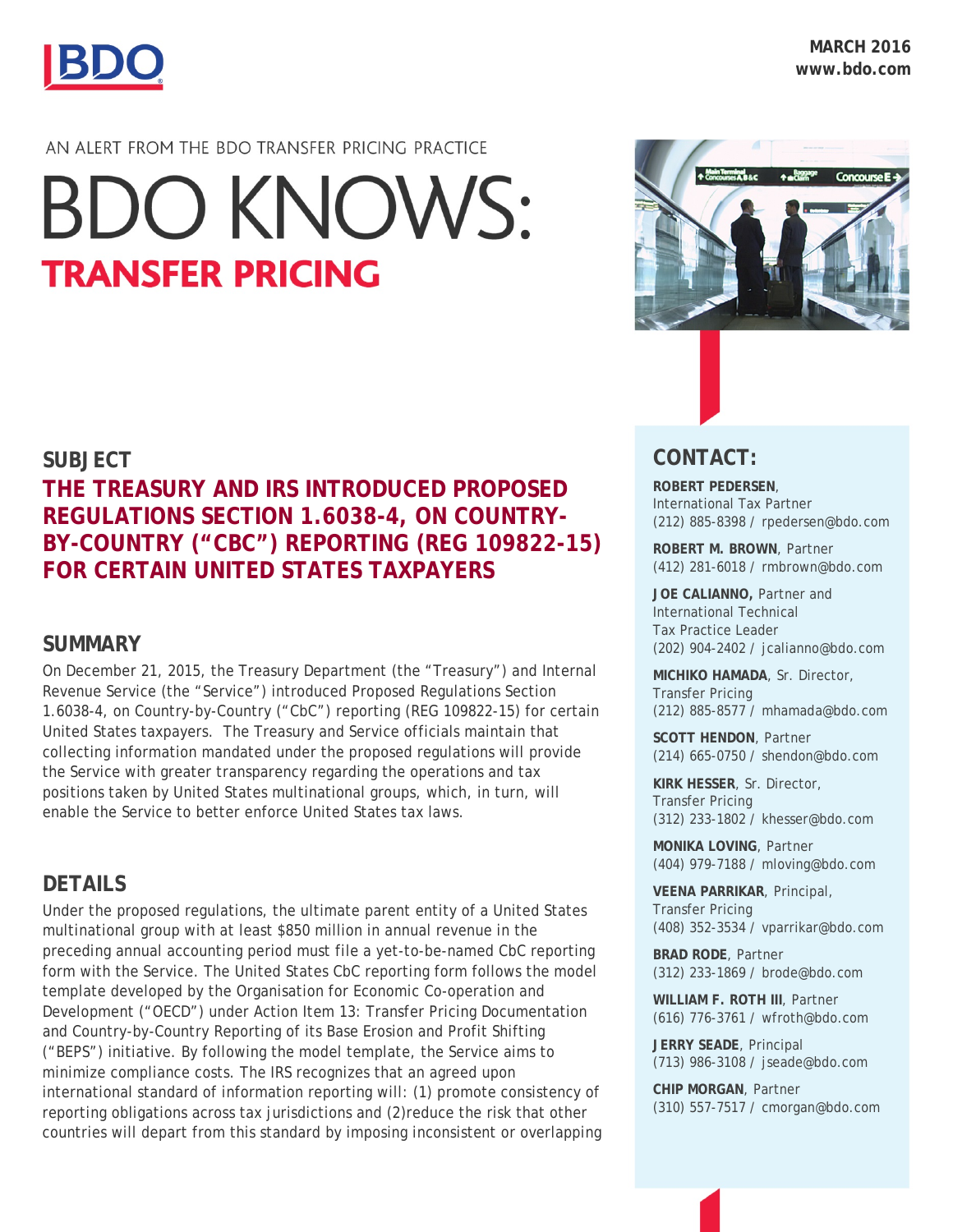reporting obligations on United States multinationals. The proposed regulations call for the CbC reporting form to be filed no later than eight and a half months after the ultimate parent entity's fiscal year end.

The filing of this reporting form is novel in that United States multinationals are now required to share extensive information when they file their tax return. On the reporting form, the United States parent entity must disclose extensive information about each constituent entity or country of operation, including:

- $\blacktriangleright$  intercompany and third party revenue;
- profit (or loss) before income tax;
- stated capital; accumulated earnings;
- net book value of tangible assets other than cash or cash equivalents;
- cash taxes paid;
- income taxes accrued;
- number of employees on a full-time equivalent basis; and
- $\triangleright$  indicators of economic activity within the group.

The Treasury and Service have determined that this information will assist in better enforcement of the federal income tax laws by providing the Service with greater transparency regarding the operations and tax positions taken by United States multinationals. It must be noted that information collected under the CbC reporting form does not qualify as a substitute for a full transfer pricing analysis under the Section 482 regulations, or form the sole basis for taxable income adjustments. The CbC reporting form can, however, be used as a basis for further inquiry into a multinational group's transfer pricing practices, which may lead to adjustments.

Given the extensive new data reporting requirements, multinational groups have voiced concerns regarding the use and potential misuse of this information, either through the Service's audit mechanism or through exchange of information procedures with foreign governments. To address these concerns, the proposed regulations outline a number of confidentiality safeguards. First, the United States CbC reporting form is limited to information that is presented on a multinational group's tax return. Second, the Service is permitted to exchange this information with a competent authority in a tax jurisdiction only if an information exchange agreement is in place between the two countries. Prior to entering an information exchange agreement, the Treasury and Service are responsible for reviewing the relevant tax jurisdiction's legal framework for maintaining confidential taxpayer information. The review includes ensuring that necessary buffers are in place to protect exchange information, that protections are enforced, and that adequate penalties apply to any breach of confidentiality. If a tax jurisdiction fails to comply with the confidentiality requirements, the United States competent authority can pause automatic exchange of the CbC reporting form until confidentiality obligations are met.

The Treasury and the Service have requested comments on certain aspects of the proposal before March 22, 2016. If the proposed regulations are finalized this year, a United States multinational with a calendar year end must file its first CbC reporting form with its timely filed tax return, for the taxable year beginning on January 1, 2017.